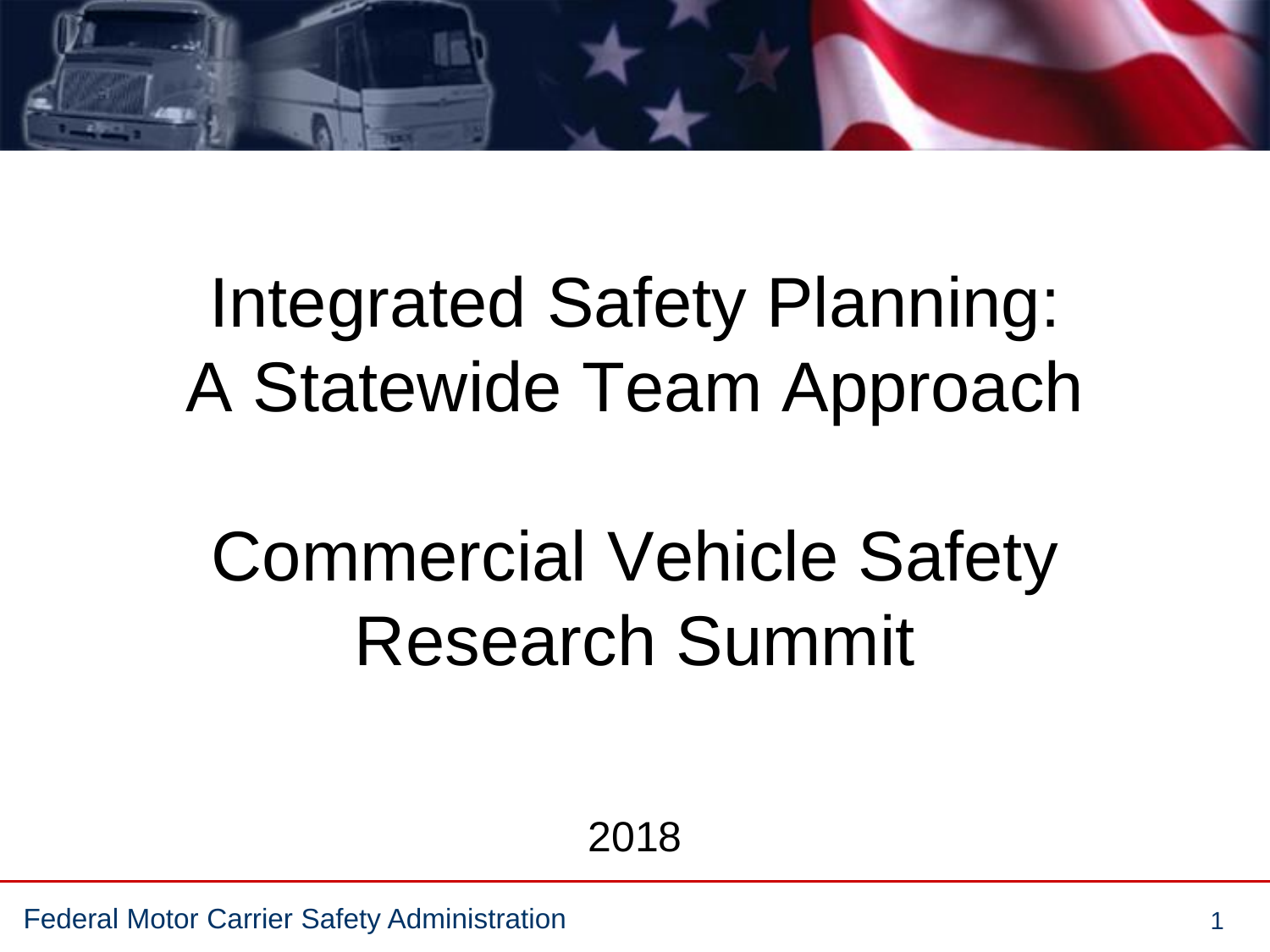#### **Overview**

- ▶ Safety has many stakeholders
- ► Safety has many strategies
- ►What's the best way to align stakeholders and strategies?
- ►Do your current approaches enable you to meet future challenges?

# ►Options/Considerations/Examples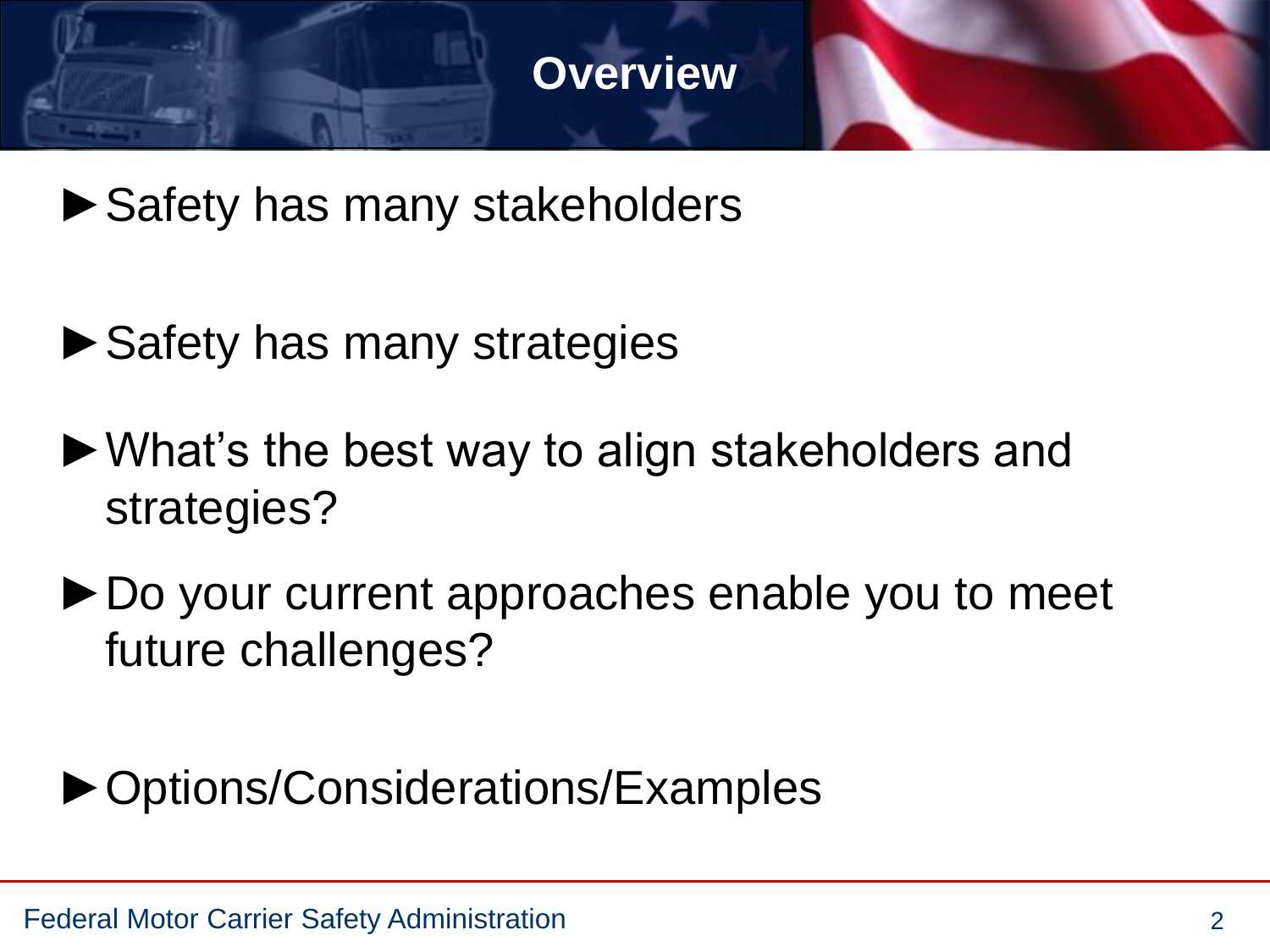# **Getting Everyone on the Same Page- Who is everyone?**

- ►Who is involved in your state? What missions? What masters? Who holds the purse strings? Who calls the meeting?
	- Federal granting agencies: FHWA, DHS, NHTSA, FMCSA, DOJ, etc.
	- State regulatory and operational agencies: DOT, State Police, Local/County Law Enforcement/Safety Programs, Emergency responders, Highway, Driver Licensing, Governor's Highway Safety, Special Commissions, Medical Regulatory Boards, Transportation providers (i.e. MBTA in MA)
	- The Courts, Special Prosecutors, Court Clerks, Judicial/Prosecutor Trainers
	- Universities, Colleges, Community Colleges
	- Legislative Committees, key Legislators
	- Interest Groups: Motorcycle, School Bus Operators, Elders, Teens, AAA, MADD, Bike/Ped Advocates, Driver Trainers, Truck/Bus Associations, Industry groupsloggers, agriculture, Treatment programs, Insurers, etc.
	- Industry leaders, Innovation leaders
	- Media- Traffic/Consumer Reporters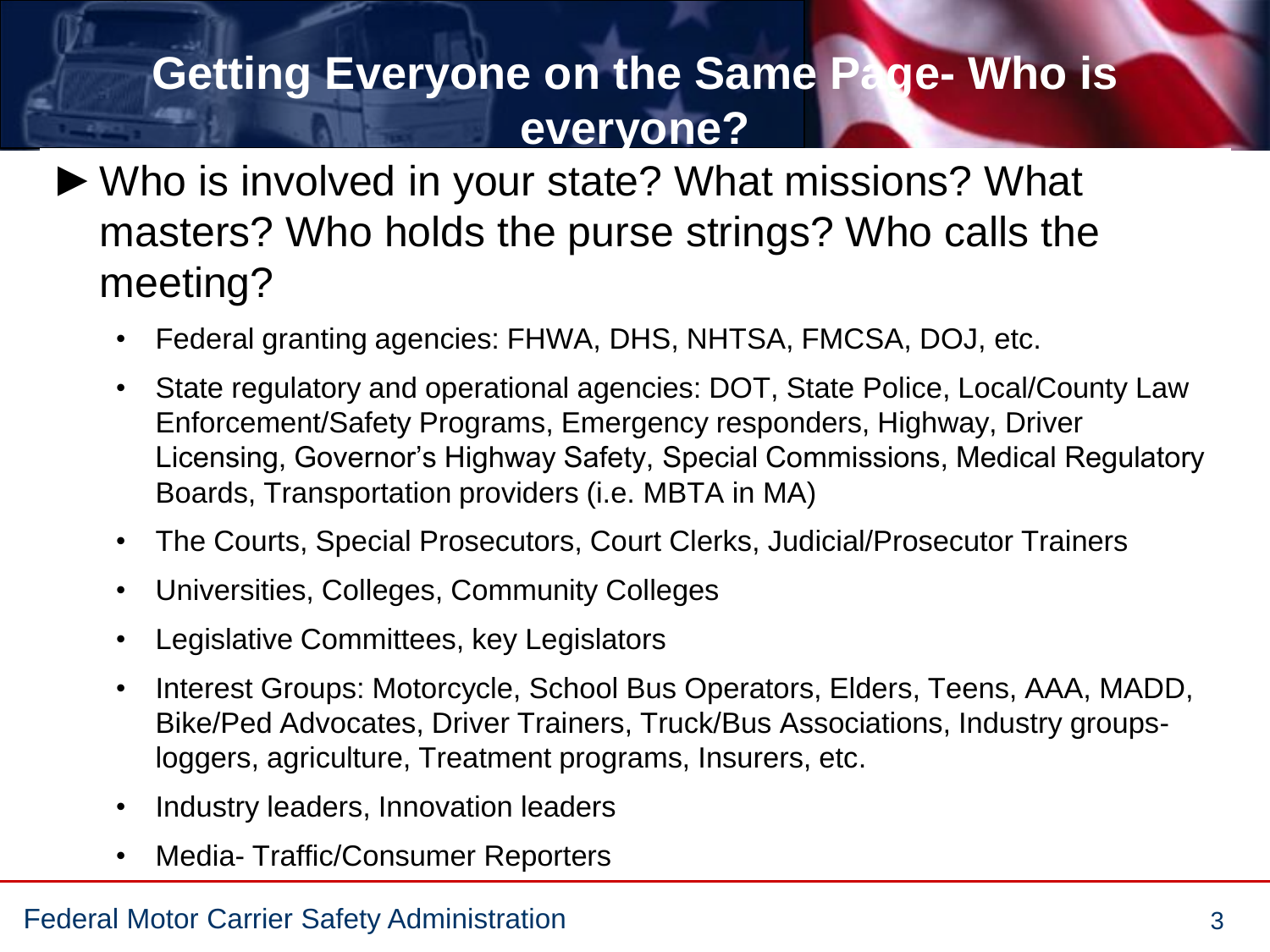## **Who has been missing?**

- ►Who is not involved that you need to improve safety?
	- Industry safety officials
	- Insurance representatives
	- Driver training programs
	- Key transportation customer groups? (Travel & Tourism)
	- Courts/Judges
	- Prosecutors
	- Transit authorities
	- EMS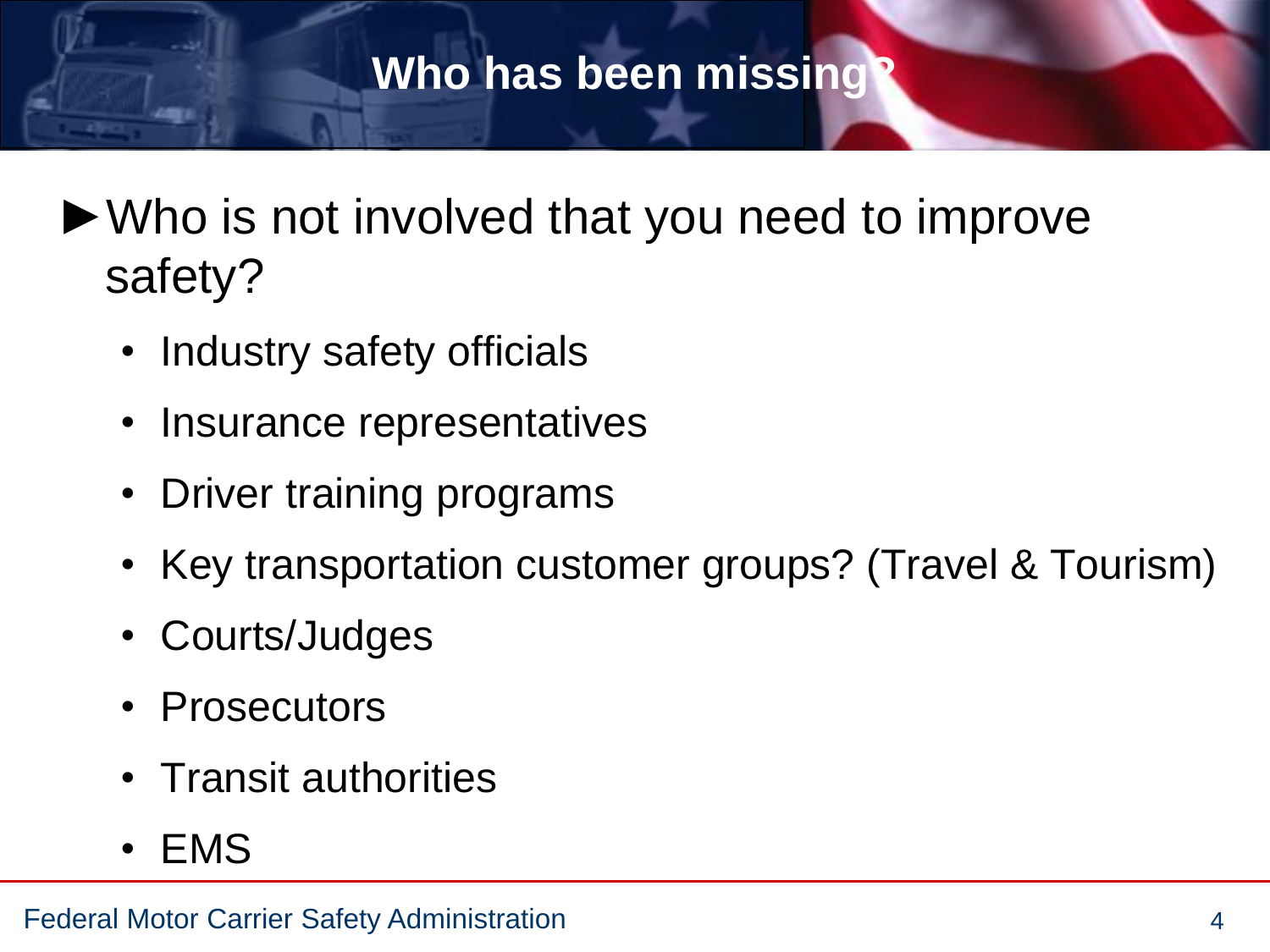# **Which page? What is your state's strategy?**

#### Strategies often include the 5 (or 6) E's right:

- **Engineering**
- **Education**
- Enforcement
- Emergency Medicine
- Encouragement
- **Evaluation**
- Structures: (in addition to agency specific silo programs)
	- Strategic Highway Safety Planning Group
	- Traffic Records Coordinating Committees
	- Governor's Highway Safety Commissions
	- Public Private Safety Commissions
	- Industry specific associations and research programs
	- University Programs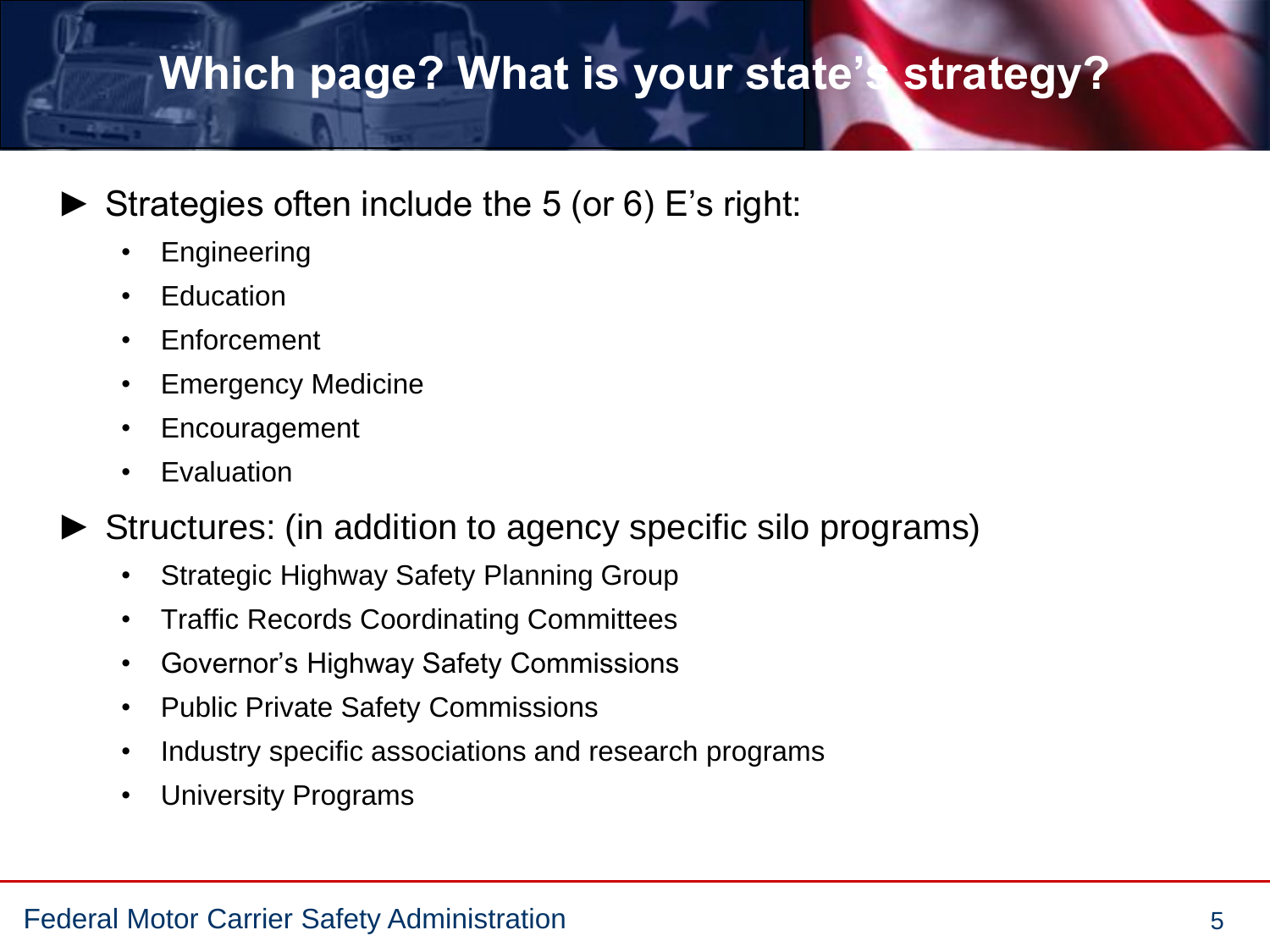### **Elements of Strategy**

Topics: Work Zone Safety, Toward Zero Deaths, Teens and Trucks, Elder/Disabled Transportation Options, Drunk/Impaired Driving, Bike/Ped Safety, Safetybelts/seats, Fatigue, Distraction, Automated Vehicles, Opioids/Marijuana

#### Tactics:

- Road/sidewalk/bike path/signage/safety features
- Strike Forces
- Conferences/Training/Outreach Meetings/Websites/Wikis
- Campaigns/Public Service Announcements/Media blitz/Visibility events
- Conducting research and releasing reports
- Proposing legislation
- Improving data sharing and information
- Tools:
	- University Support: research, training, grant writing, data centers, data analysis, data quality management, sources of innovation, sources of future staff, transportation providers, build culture of safety on campus
	- Consultants/Volpe Center
	- **Grants**

#### Federal Motor Carrier Safety Administration 6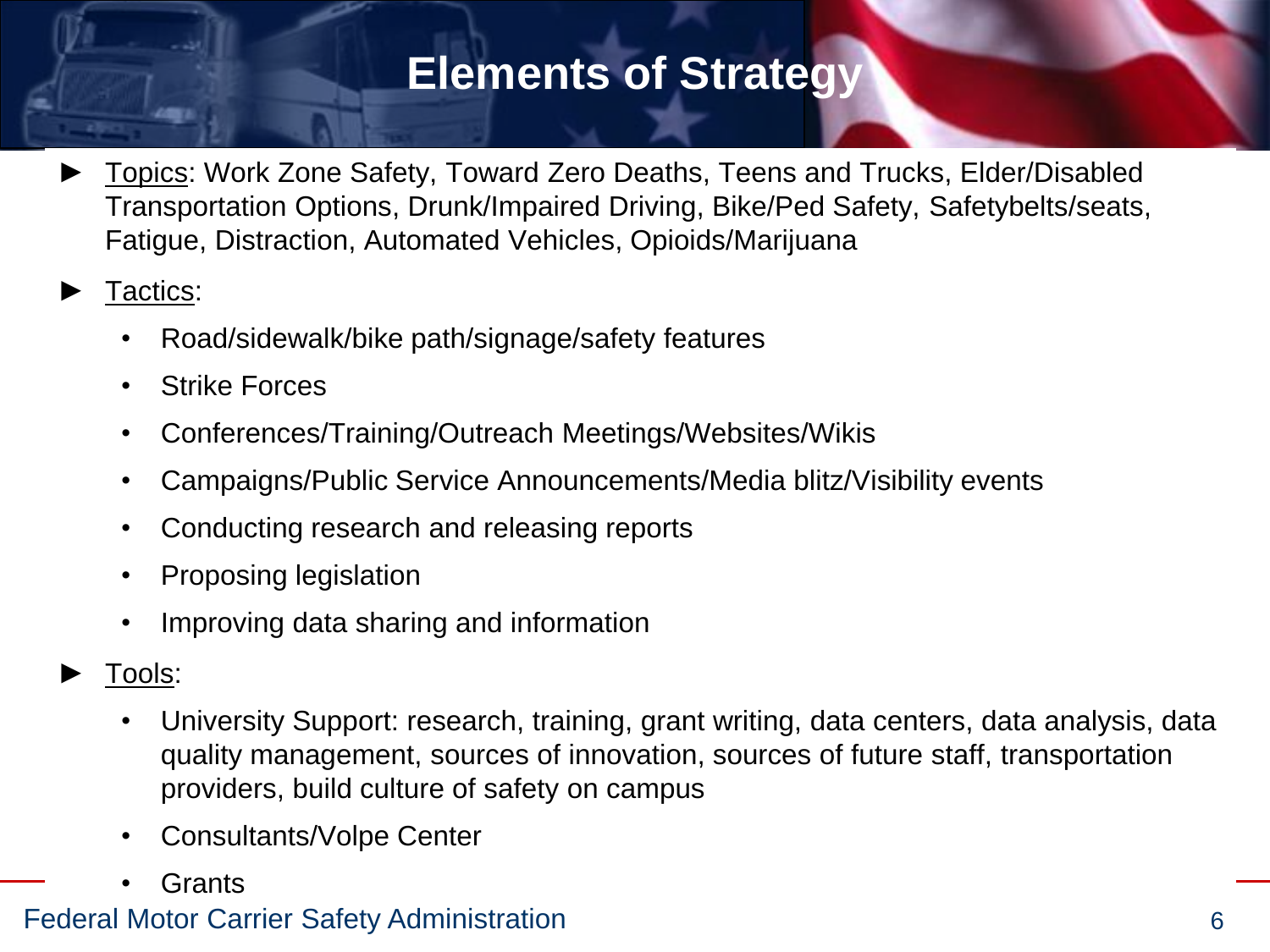# **How best to align efforts and meet future challenges?**

- ► Develop a Safety Inventory- what are all the programs going on in your state?
- ► Understand the interests/motivation, expertise, and resources available from each
- Identify mutual dependencies and natural competition that may exist
- ► Address all modes (TRUCKS AND BUSES) across programs- mutually supportive messaging to reinforce themes  $\odot$
- ► Make use of the data to understand the high leverage opportunities and gaps between programs
- ► Who is best positioned to help solve the emerging issues: autonomous vehicles, legalized marijuana, changes to legacy data systems, legacy enforcement systems, distracted driving?
- ► What is the best way to leverage scarce resources?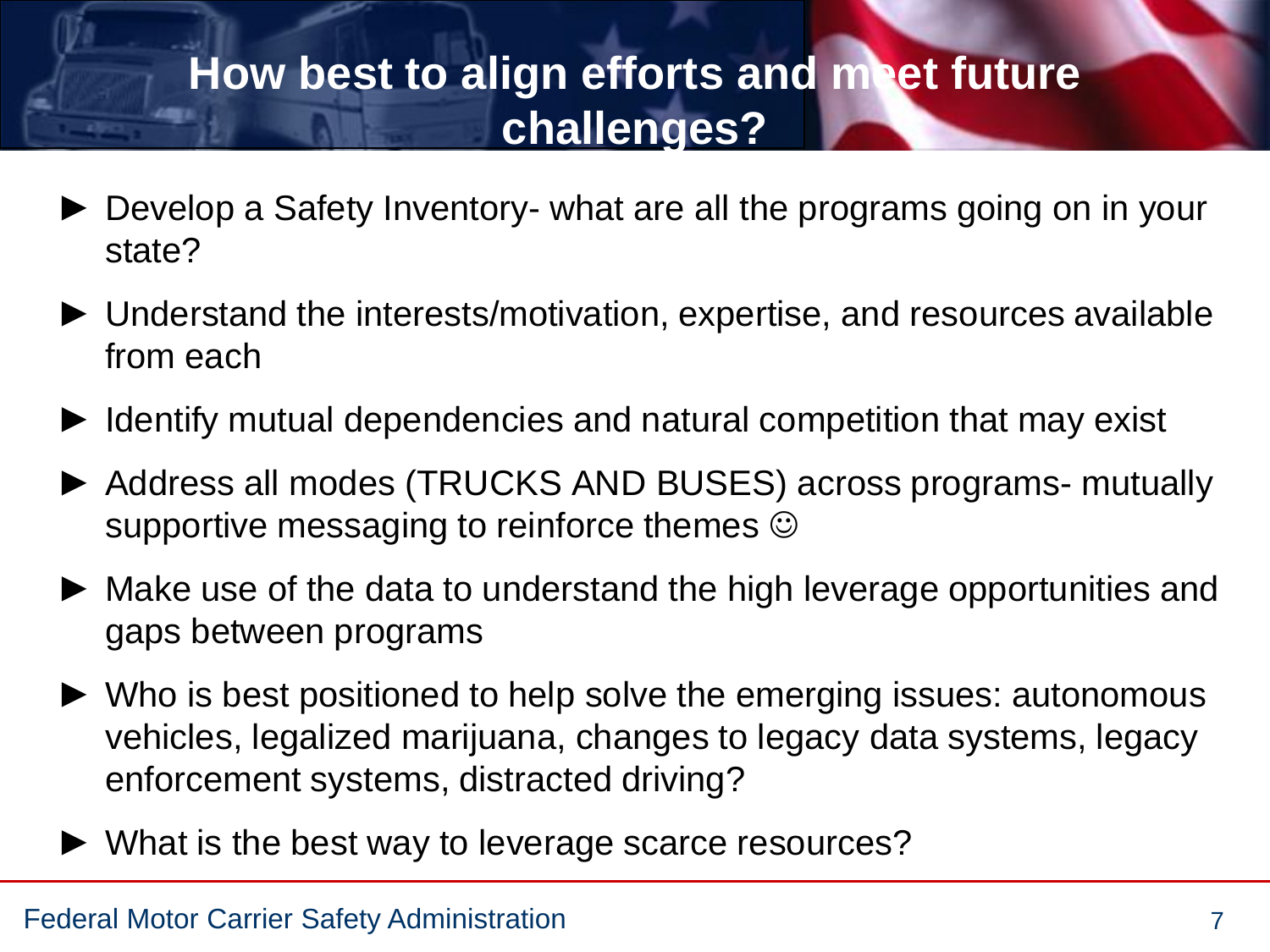### **Options/Considerations/Examples**

- Consider who is currently at your table and who needs to lead what?
	- Do you have the talent, resources, power you need?
	- Any adversaries you can win over by inviting them in?
	- How do you fill in the missing pieces?
- Where are your weak spots?
	- What are the lessons learned from the past?
	- What happens when things are person-driven v. structural?
- Who does the work?
	- Who convenes?
	- Who tracks progress?
	- How do work groups enhance the team?
	- Who is accountable- whose job description includes what?
- What makes your strategy sustainable over time?
	- Do you have a structure that can withstand political or leadership changes?
	- Do you have dedicated or reliable funding?
	- Do program plans tie into bigger state plans? Public and personal performance metrics?

#### Federal Motor Carrier Safety Administration 88 and 2012 12:30 and 2012 12:30 and 30 and 30 and 30 and 30 and 30 and 30 and 30 and 30 and 30 and 30 and 30 and 30 and 30 and 30 and 30 and 30 and 30 and 30 and 30 and 30 and 3